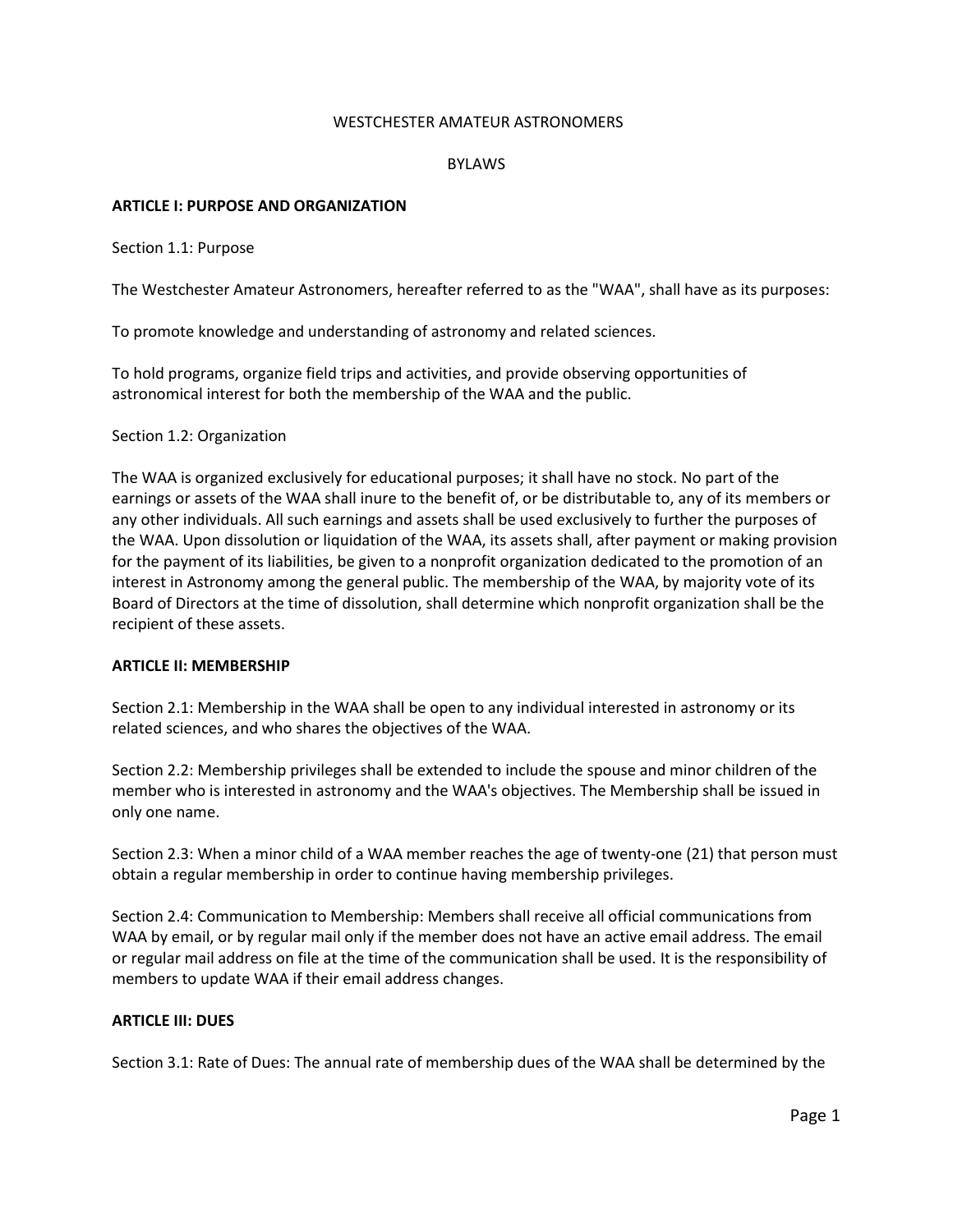membership upon recommendation of the Board of Directors by vote at the Annual Meeting.

Section 3.2: Payment of Dues: The annual dues and membership shall cover the period from the first day of the month in which an individual's dues are first received by the WAA through the last day of the month preceding the anniversary month of membership in the following year.

Section 3.3: Default of Payment: Members will be notified at least two (2) weeks prior to the expiration of membership that their dues for the coming year are now due. A member shall be subject to the loss of all privileges of membership if dues have not been received by the WAA within two (2) months of expiration of membership. Anyone whose membership has lapsed because of nonpayment of dues may be reinstated by payment of the regular dues for the current year, retroactive to the original anniversary date. For memberships that have lapsed for one (1) year or longer a new anniversary date will be established upon payment of dues.

# **ARTICLE IV: MEETINGS OF MEMBERS**

Section 4.1: Annual Meeting: The Annual Meeting of the members of the WAA shall be held in December at a time and place to be determined by the Board of Directors.

Section 4.2: Special Meetings: Special Meetings of the membership shall be called by the Secretary upon request of the Board of Directors, or by petition of at least ten (10) members qualified to vote. No business other than that specified in the call thereof, or matters incident thereto, shall be transacted at any Special Meeting.

Section 4.3: Notices: Notice of the Annual Meeting, and all Special Meetings, shall be provided to members at least fourteen (14) days before the A list of all candidates for election to office, a ballot for use by members, and a notice of any other official business shall be included with the notice of the Annual Meeting.

Section 4.4: Voting: Only the member in whose name a membership is issued shall have voting privileges. At any meeting at which a quorum is present a majority of votes cast shall decide any matter brought before the meeting, unless otherwise specified by these Bylaws, or required by law.

Section 4.5: Quorum: Fifteen (15) percent of total members qualified to vote shall constitute a quorum at all meetings of the members.

Section 4.6: Program Meetings: Meetings for the purpose of presenting programs or speakers on the subject of astronomy, or related topics, may be scheduled by the Board of Directors. The membership and the public shall be invited to all such meetings.

## **ARTICLE V: ELECTIONS**

Section 5.1: Eligibility: Any member, holding membership in their own name, and eligible to vote, shall be eligible to hold any of the elective offices. No person shall serve in more than one office at a time.

Section 5.2: Term of Office: Officers shall be elected to serve a one-year term, or until their successors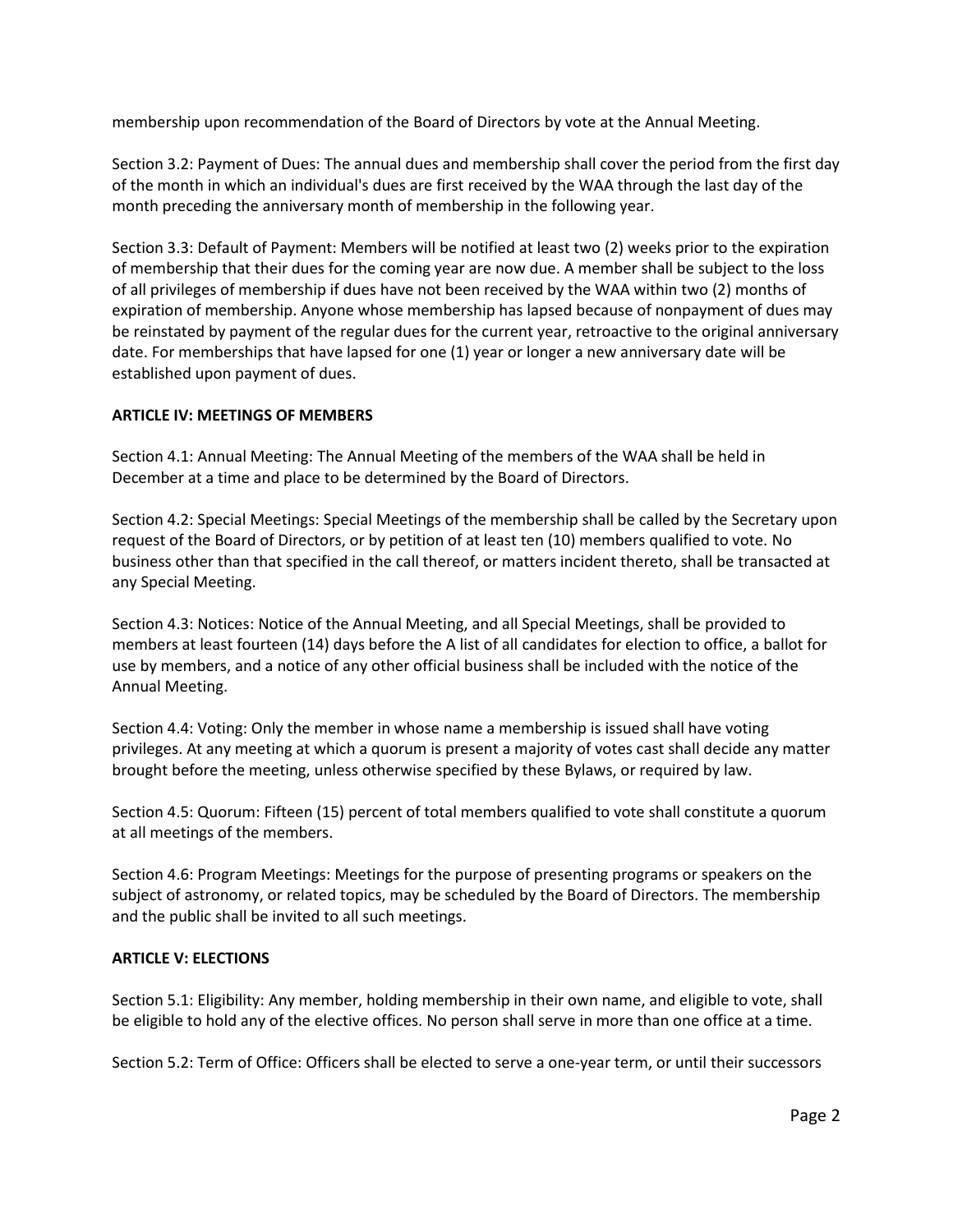are elected and qualified. No person shall be elected to serve in the same position for more than two consecutive terms. Any officer who has served for more than half a term shall be considered to have served a full term.

Section 5.3: Method: A slate of proposed officers shall be assembled by the Nominating Committee and alternative candidates may, with the approval of each alternative candidate, be proposed to the Secretary at least twenty (20) days before the Annual Meeting upon petition by ten (10) members qualified to vote. The Secretary will provide a list of all candidates for office, along with a ballot, to all members at least fourteen (14) days before any election. Members may cast ballots by mail or in person at the Annual Meeting. Mailed ballots must be received by WAA prior to the Annual Meeting to be valid. A plurality vote shall constitute an election. In case of a tie the choice shall be decided by lot.

Section 5.4: Report: Two tellers shall be appointed by the President to count and record all votes.

# **ARTICLE VI: OFFICERS**

Section 6.1: Number and Names: The elected officers of the WAA shall be the President, Senior Vice President, Secretary, Treasurer, and five (5) Vice Presidents.

Section 6.2: Vacancies: If a vacancy occurs in the office of President, the Senior Vice President shall become President. A vacancy in any other office shall be filled by a majority vote of the Board of Directors. A resignation shall be deemed to take effect upon its receipt by the Board of Directors of the WAA.

Section 6.3: Duties:

§6.3A: President. The President shall preside at all meetings of the members and of the Board of Directors. The President shall be a member *ex-officio*, without vote, of all committees. The President shall designate, with the approval of the Board of Directors, the chairmen and members of committees and the assistants to the various officers. The President may sign or countersign all certificates, contracts, checks, and other instruments of the WAA, and shall perform all other such duties as are incident to the office or which shall be assigned to the President by the Board of Directors.

§6.3B: Senior Vice President. The Senior Vice President shall perform the duties of the President during the President's absence or inability to act. The Senior Vice President shall perform such other duties as are assigned temporarily by the President or permanently by the Board of Directors. The Senior Vice President may, with the approval of the President and the Board of Directors, delegate the performance of these additional duties, except those duties pertaining to the Presidency, to committee heads or assistants.

§6.3C: Secretary. The Secretary shall keep the minutes of the meetings of the members and of the Board of Directors; sign all instruments requiring the Secretary's signature or attention; preserve all papers, letters, and records of the WAA; conduct and handle the correspondence of the WAA, except in such cases as it has been assigned to other officers by the Board of Directors; issue all notices required by these Bylaws, statute, or resolution of the Board of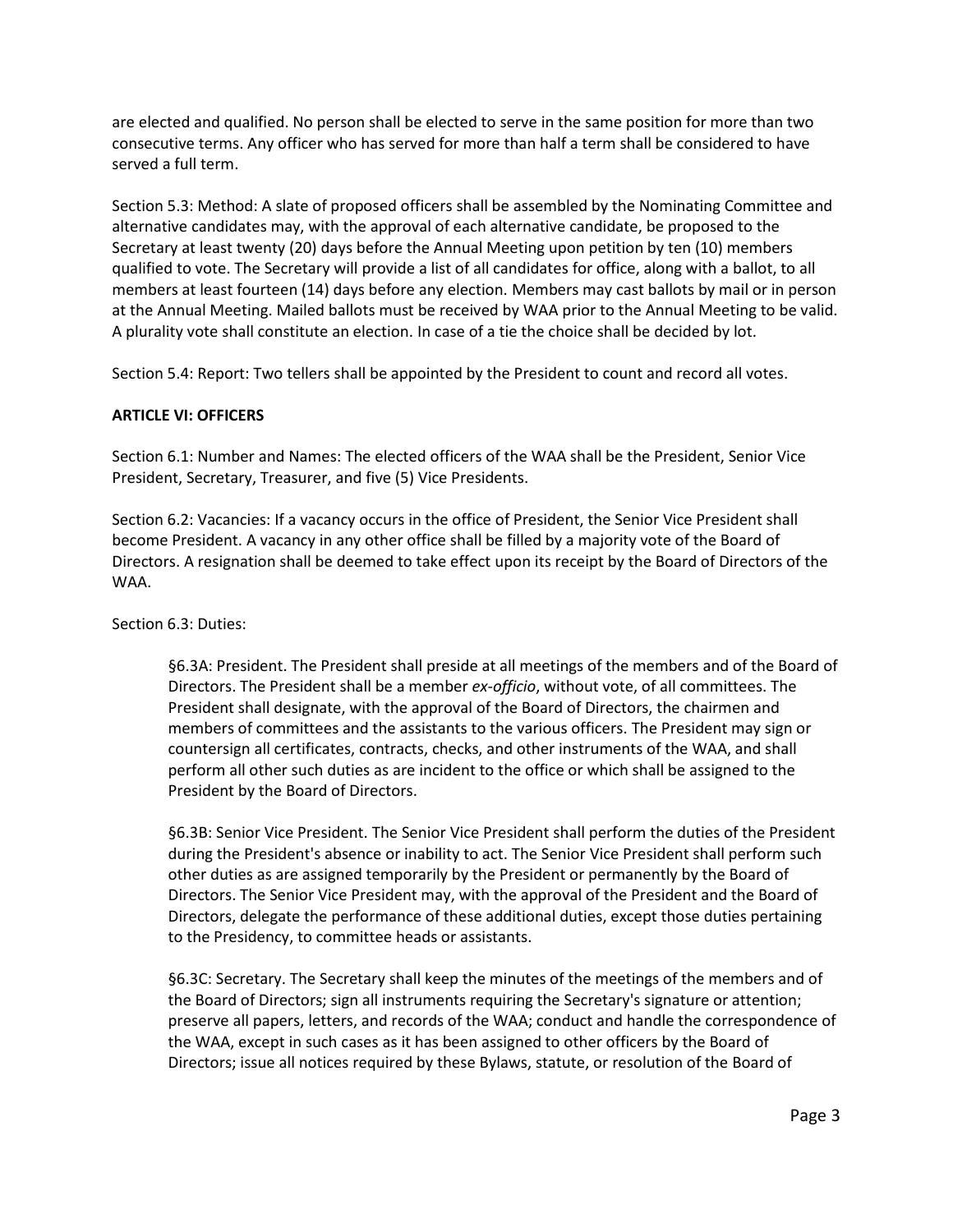Directors; and to perform all other duties incident to the office of Secretary, subject to the control of the Board of Directors; and to perform such other duties as may be assigned temporarily by the President or permanently by the Board of Directors. The Secretary may, with the approval of the President and the Board of Directors, delegate the performance of various duties to assistants. In addition, the Secretary may call a previously scheduled meeting to order, in the absence of the President or Senior Vice President, and preside until the election of a Chairman *Pro-Tem*, which shall take place immediately.

§6.3D: Treasurer. The Treasurer shall have custody of all the funds of the WAA and be responsible for all bookkeeping and accounts; see that the funds of the WAA are deposited to its credit in such banks as the Board of Directors may designate; see that only such bills as are authorized by the Board of Directors are paid; see that full and accurate accounts are kept and make financial statements to the Board of Directors at their meetings and to the membership at the close of the fiscal year; at the close of each fiscal year, and before leaving office, submit the financial records of the WAA for audit; perform such other duties as may be assigned temporarily by the President or permanently by the Board of Directors.

§6.3E: Vice Presidents. Three (3) Five (5) Vice Presidents shall be elected. They will be assigned by the Board of Directors to establish, supervise, or chair one or more of the WAA's activities or committees and/or perform such other duties as may be incident to the office, subject to the control of the Board of Directors, or as may be assigned to them temporarily by the President or permanently by the Board of Directors. They may, with the approval of the President and the Board of Directors, delegate the performance of various duties within their area of responsibility to committee heads or assistants.

Section 6.4: Description of Duties: All officers and officer candidates shall be given a written description, by the Board of Directors, of their assigned or anticipated duties. Officers shall also receive a written description of any additional permanent duties assigned to their office during their term of office. The Secretary shall keep a copy of these descriptions on file.

Section 6.5: Compensation. Officers shall not receive any compensation for their services. Necessary expenses of officers incurred in conducting the business of the WAA shall be reimbursed at an appropriate amount fixed by the Board of Directors.

## **ARTICLE VII: BOARD OF DIRECTORS**

Section 7.1: Board of Directors: The Board of Directors of the WAA shall be composed of the elected officers of the WAA.

Section 7.2: All powers of the WAA are vested in and shall be exercised by the Board of Directors unless otherwise prescribed by statute or these Bylaws. The Board of Directors shall a) Carry out the stated purposes of the WAA; b) Transact the business of the WAA in the interim between Annual meetings and report to the members on the business transacted; c) Supervise the affairs of the WAA and devise measures for its growth and prosperity; d) assemble an annual budget for approval by a majority of the WAA membership voting and which covers the June 1st to May 31st fiscal year; e) Determine which officers and other persons shall be bonded and fix the amount for each; f) Decide upon the exact date,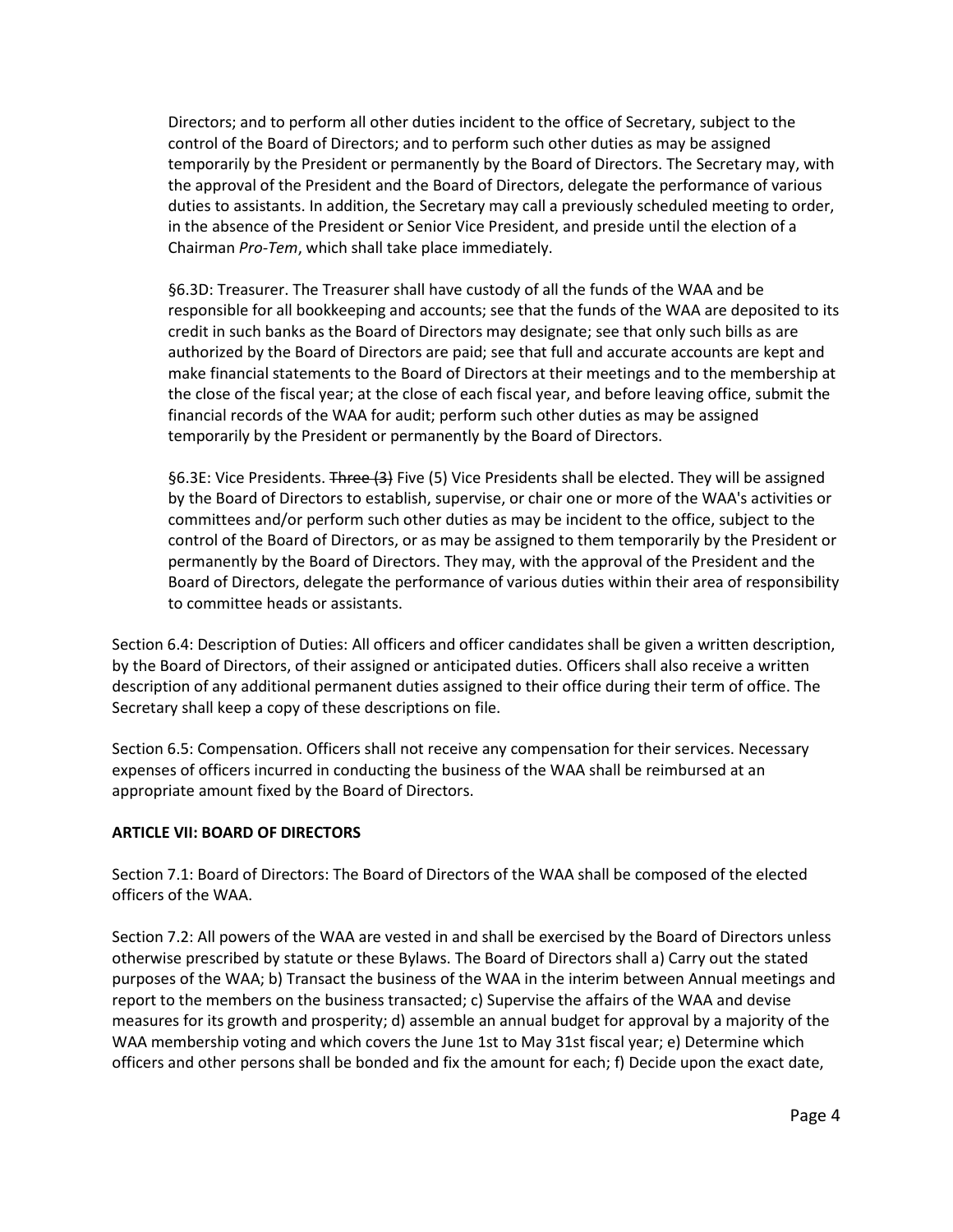time, and place of the Annual Meeting; g) Determine provision for the reimbursement of regular expenditures incurred by officers and committees and for nonrecurring expenditures up to 5% of the prior year's revenues; h) Select a place for the deposit of funds, provide for and authorize their investment; i) Provide for an audit of all books of account at intervals required to ensure its fiduciary responsibility. j) Provide for the proper care of all property of the WAA; k) Approve the appointment of committee chairpersons and members and assistants to the various officers; l) Establish or disband committees (Except for the Auditing and Nominating Committees) as need arises; m) Perform all other functions which are incident to carrying out the responsibilities of a Board of Directors subject to the limits imposed by statute or these Bylaws.

Section 7.3: Regular Meetings: The Board of Directors shall hold at least two (2) Regular Meetings a year, with a minimum of one Regular Meeting every six (6) months.

Section 7.4: Special Meetings: Special Meetings of the Board of Directors shall be called by the Secretary at the request of the President, or of three or more members of the Board of Directors. No business other than that specified in the notice of the meeting shall be transacted at any Special Meeting.

Section 7.5: Location: Meetings, Regular or Special, shall be held at such places as the Board of Directors may from time to time determine.

Section 7.6: Meeting Notices: The Secretary shall provide notice of each meeting, whether Regular or Special, of the Board of Directors to each member of the Board not later than seven (7) days before the meeting by the manner specified in §2.4.

Section 7.7: Quorum: A majority of the Board of Directors shall constitute a quorum at all meetings of the Board of Directors.

Section 7.8: Vacancies: Any officer/director who fails to attend three successive board meetings, without an acceptable explanation, may be deemed to have submitted a resignation, and the Board of Directors may declare the office vacant.

## **ARTICLE VIII: COMMITTEES**

Section 8.1: Standing Committees: The Standing Committees of the WAA shall be the Auditing and Nominating Committees. The Auditing and Nominating Committee shall each consist of two members of the WAA, elected by the members at each Annual Meeting. The Board of Directors shall appoint a third member to the Auditing and Nominating Committees to serve as Chairperson . If a vacancy occurs in any position on the committees the Board of Directors shall appoint a successor to complete the un-expired term.

Section 8.2: Auditing Committee: The Auditing Committee shall audit the financial records and books of the WAA and compare them with the checks issued and receipts received for expenditures, and with the financial statements of account received from those institutions where money of the WAA is deposited or invested. Should there be any investments or other property, an inventory of those assets shall also be done. The Auditing Committee shall report their findings in writing to the Secretary, for presentation to the Board of Directors and the membership, and present a copy of the report to the Treasurer to be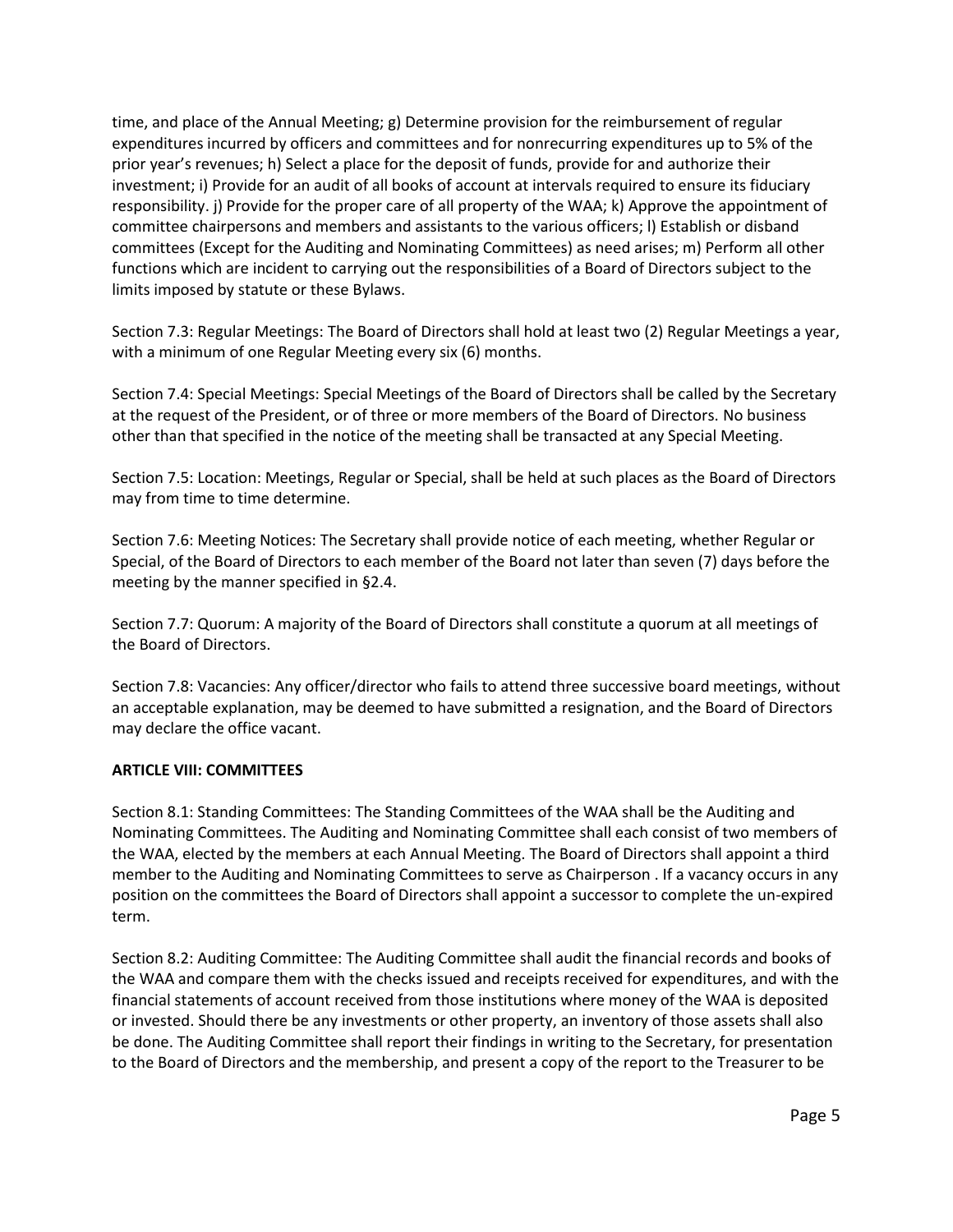retained with the WAA's financial records, within sixty (60) days of the close of the previous fiscal year, which ends May 31st, and also immediately upon the Treasurer's leaving office.

Section 8.3: Nominating Committee: The Nominating Committee shall assemble a slate of proposed officers for the next election. Only those candidates accepting nomination may be proposed. The written report of the Nominating Committee shall be in the hands of the Secretary at least thirty (30) days prior to the Annual Meeting.

Section 8.4: Special and Operating Committees:

§8.4A: Operating and Special Committees. The Board of Directors may establish such Operating or Special Committees as it deems necessary for the smooth and efficient operation of the WAA. The Board of Directors may disband those Operating and Special Committees that it no longer deems necessary or useful.

§8.4B: Committee Chairpersons and Members. The President, with the approval of the Board of Directors, shall appoint the chairpersons and members of the various Operating and Special Committees. They serve at the pleasure of the President and Board of Directors, or until the end of the current term of office. They may be reappointed by the newly elected President and Board of Directors.

§8.4C: Description of Chairpersons' Duties. All committee chairmen shall be given a written description, by the Board of Directors, of their assigned or anticipated duties as well as one of the stated purpose, goals, and assigned or anticipated areas of responsibility of the committees they will chair. The committee chairpersons shall also receive a written description of any additional duties or responsibilities permanently assigned to their positions or committees during their tenure in that position. The Secretary of the WAA shall keep a copy of these descriptions on file.

Section 8.5, Compensation. Committee chairpersons and members shall not receive any compensation for their services. Their necessary expenses, incurred in conducting the business of the WAA, shall be reimbursed at an appropriate amount fixed by the Board of Directors.

# **ARTICLE IX: AMENDMENT OF THE BYLAWS**

These Bylaws can be amended at any general meeting of the members of the WAA provided that notice of the proposed action, and a text of the amendment along with a proxy ballot for use by the members, has been provided at least fourteen (14) days prior to the scheduled date of the meeting in the manner prescribed in §2.4. Amendments may be proposed in this manner by approval of the Board of Directors, or on petition by ten (10) members qualified to vote. Approval by two-thirds (2/3) of those voting is necessary for the passage of an amendment to these Bylaws.

## **ARTICLE X: PARLIAMENTARY AUTHORITY**

The rules contained in Robert's Rules of Order, as from time to time revised, shall govern the WAA in all cases to which they are applicable, and in which they are not inconsistent with statute and these Bylaws.